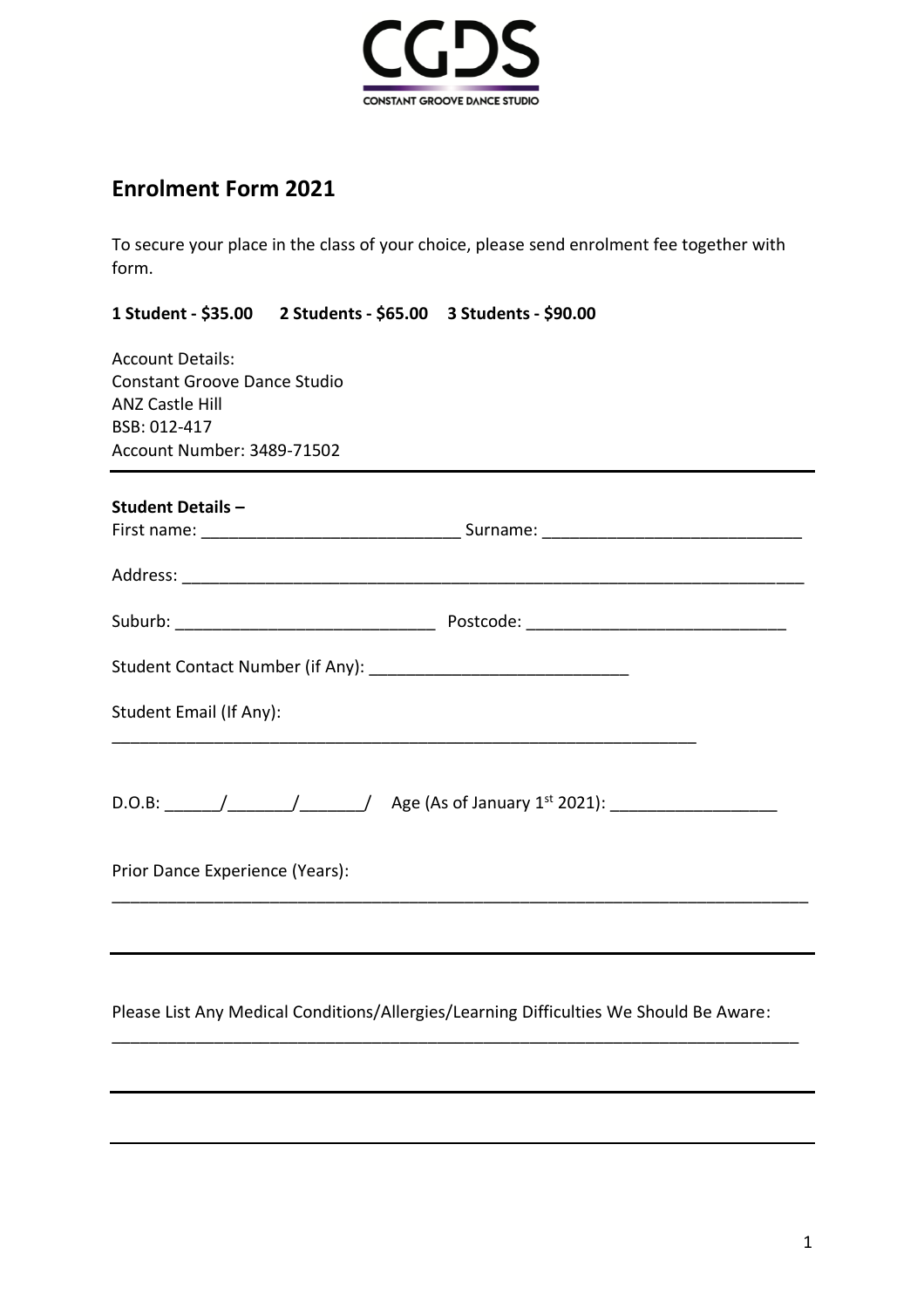

\_\_\_\_\_\_\_\_\_\_\_\_\_\_\_\_\_\_\_\_\_\_\_\_\_\_\_\_\_\_\_\_\_\_\_\_\_\_\_\_\_\_\_\_\_\_\_\_\_\_\_\_\_\_\_\_\_\_\_\_\_\_\_\_

\_\_\_\_\_\_\_\_\_\_\_\_\_\_\_\_\_\_\_\_\_\_\_\_\_\_\_\_\_\_\_\_\_\_\_\_\_\_\_\_\_\_\_\_\_\_\_\_\_\_\_\_\_\_\_\_\_\_\_\_\_\_

\_\_\_\_\_\_\_\_\_\_\_\_\_\_\_\_\_\_\_\_\_\_\_\_\_\_\_\_\_\_\_\_\_\_\_\_\_\_\_\_\_\_\_\_\_\_\_\_\_\_\_\_\_\_\_\_\_\_\_\_\_\_\_\_\_\_\_\_\_

| <b>Parent Details -</b> |
|-------------------------|
|-------------------------|

Mother/Father Name:

Address:

Postcode: \_\_\_\_\_\_\_\_\_\_\_\_\_\_\_\_\_\_\_\_\_\_\_\_\_\_\_\_

| Mobile Number: |  |
|----------------|--|
|----------------|--|

| Email Address (Parent): |  |
|-------------------------|--|
|-------------------------|--|

| <b>Mini Groovers</b> | <b>Juniors Through</b> | <b>Emerald</b>     | <b>Ruby Package</b> |
|----------------------|------------------------|--------------------|---------------------|
| $(2.5-6years)$       | to Seniors             | Package Per        | Per Week            |
|                      |                        | Week               |                     |
|                      |                        |                    |                     |
| 1 Class: \$10.00     | 1 Class: \$17.00       | 3 Classes: \$42.00 | 5 Classes: \$70.00  |
| 2 Classes: \$18.00   | 2 Classes: \$32.00     |                    |                     |
| 3 Classes: \$25.00   |                        |                    |                     |
| 4 Classes: \$30.00   |                        |                    |                     |

*Please note: These packages do not include Troupe, Crew or Private lessons*